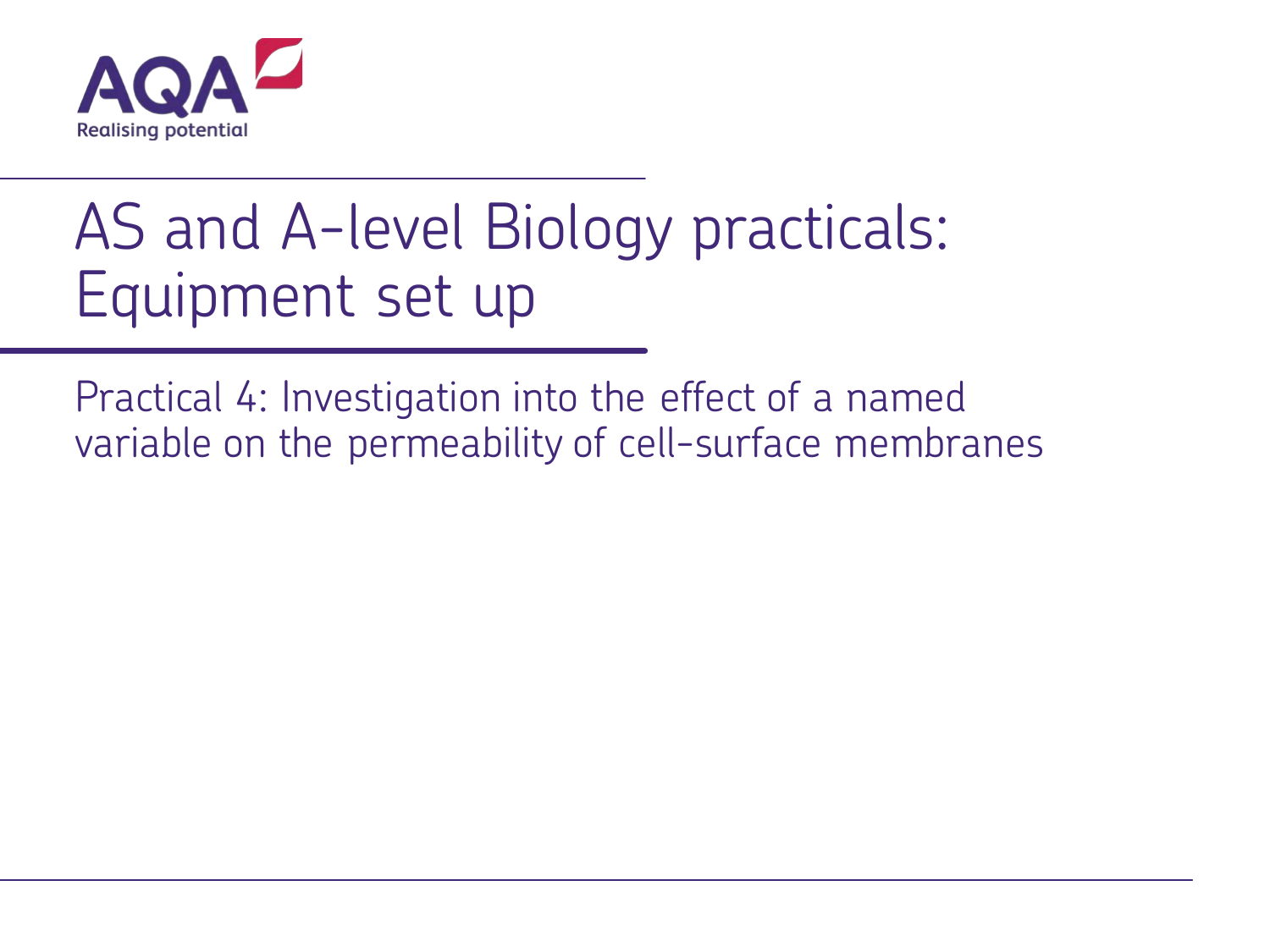## Equipment



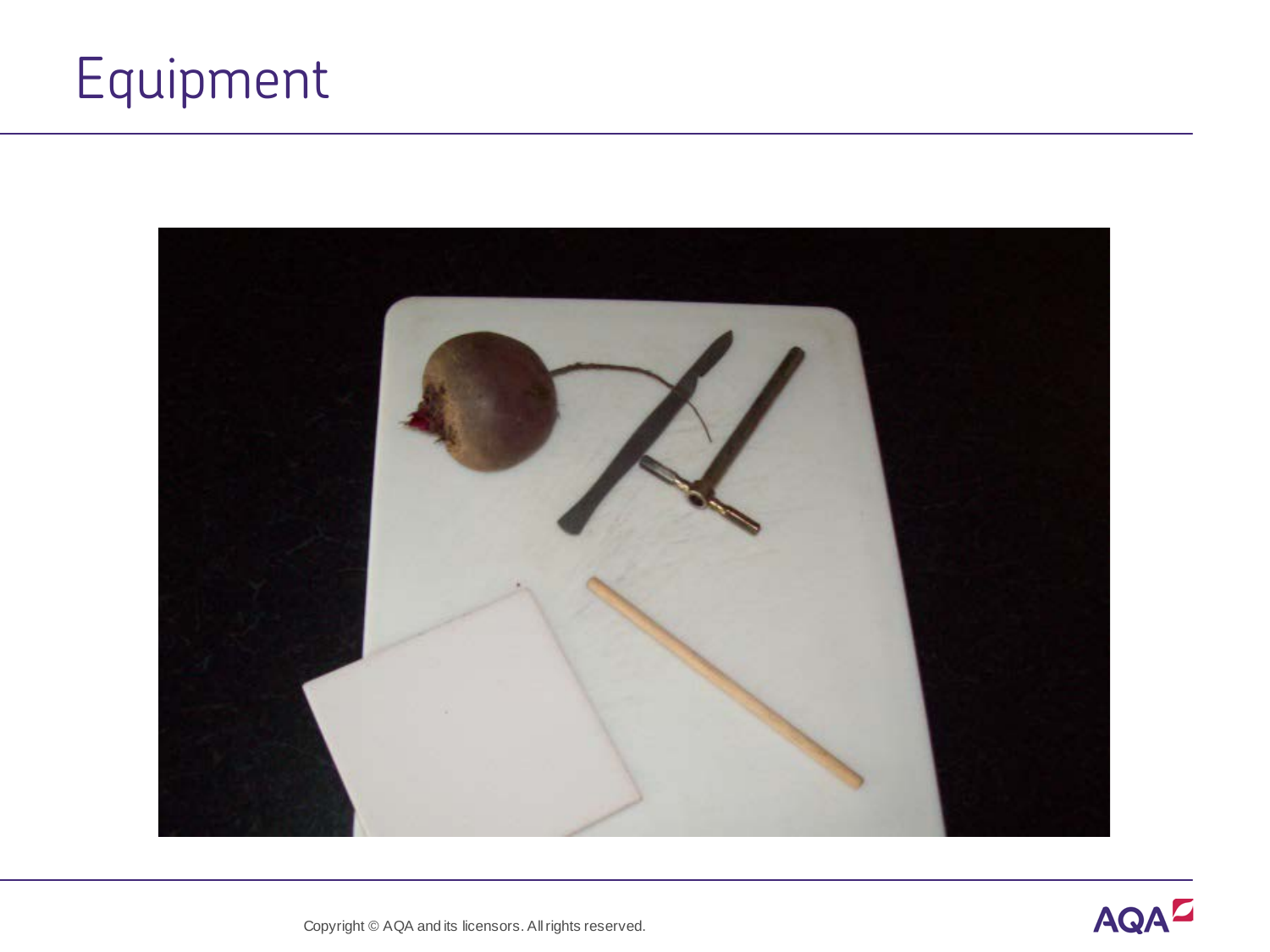- Collect the apparatus.
- Make sure the scalpel is sharp and there is a large chopping board available as sometimes the beetroot is hard to get a cork borer into.
- A small mallet may be useful or the cork borer can be pressed against the chopping board.
- The tile can be used to cut the discs with the scalpel.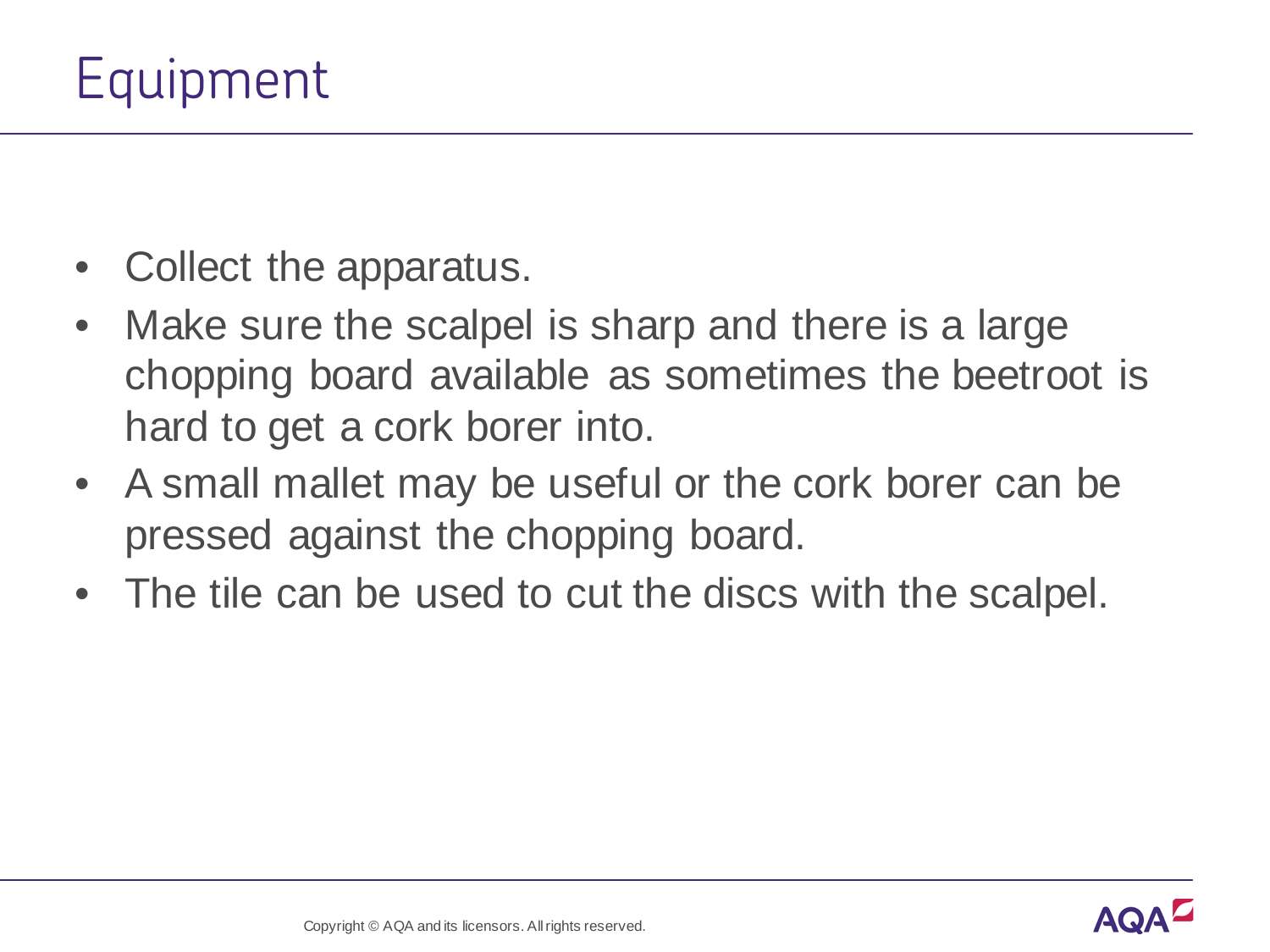Beetroot discs in ethanol.

The discs should be mixed well over the 10 minute period.



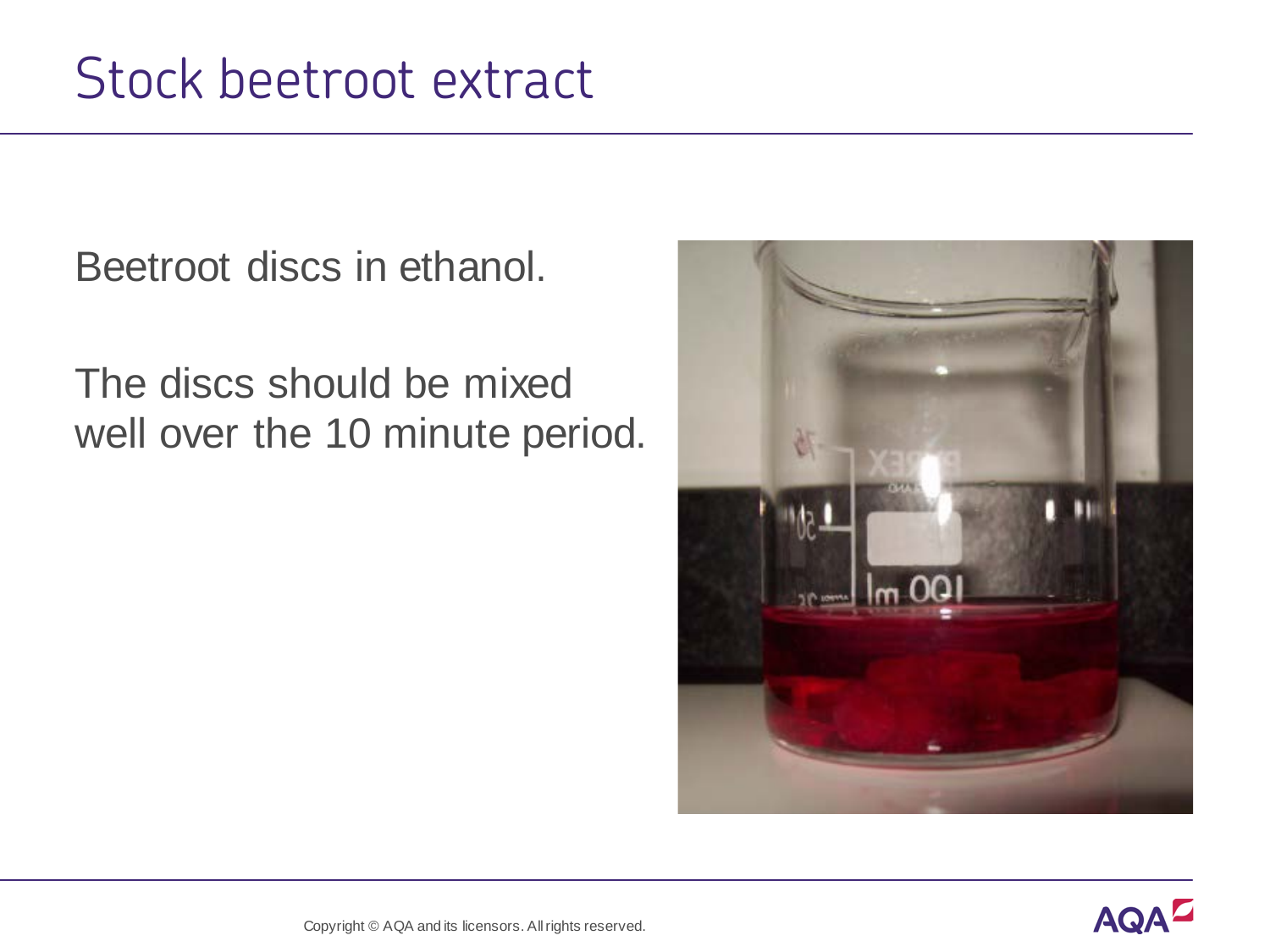

The extract should be a deep red colour.



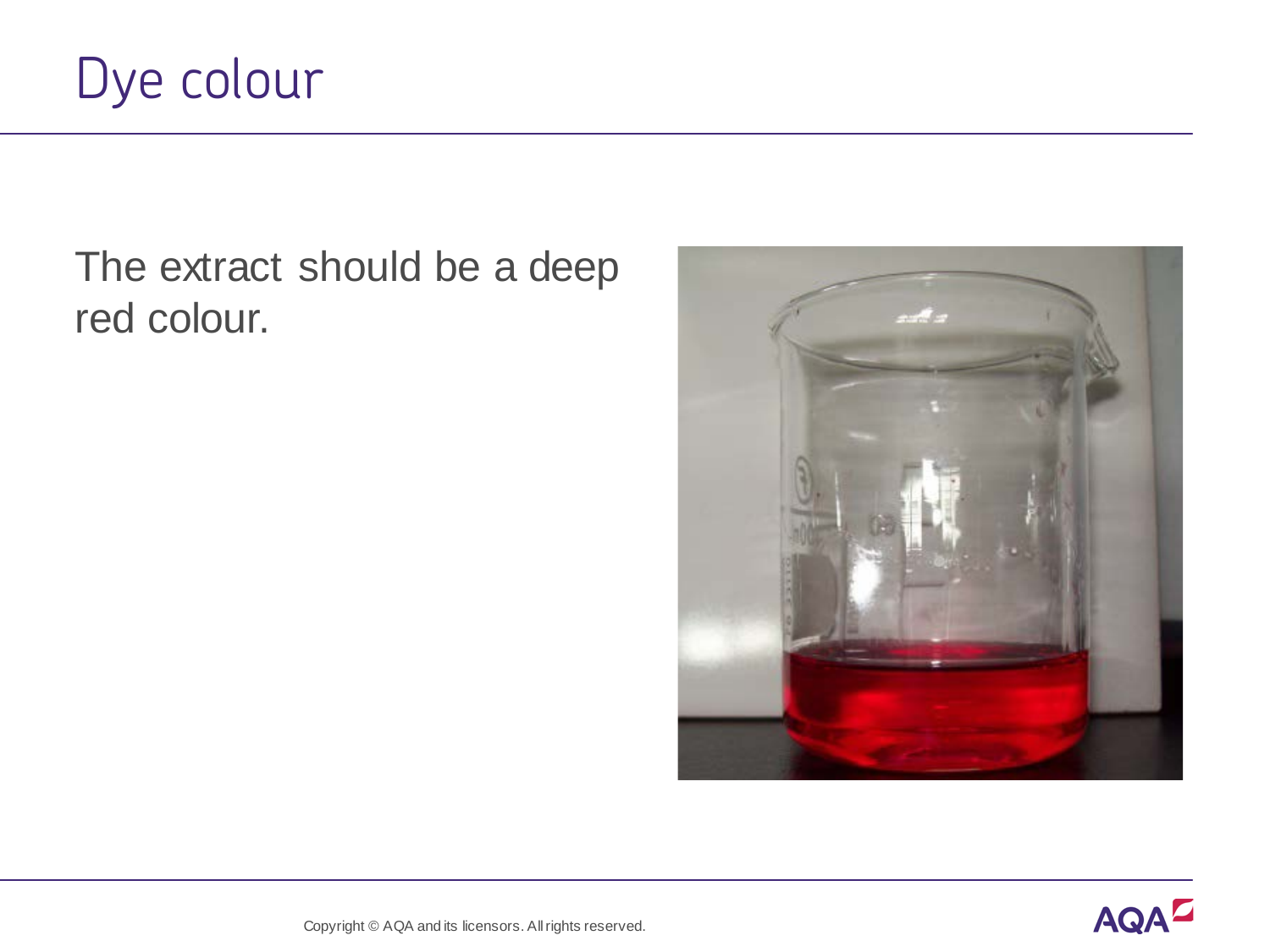## Calibration curve



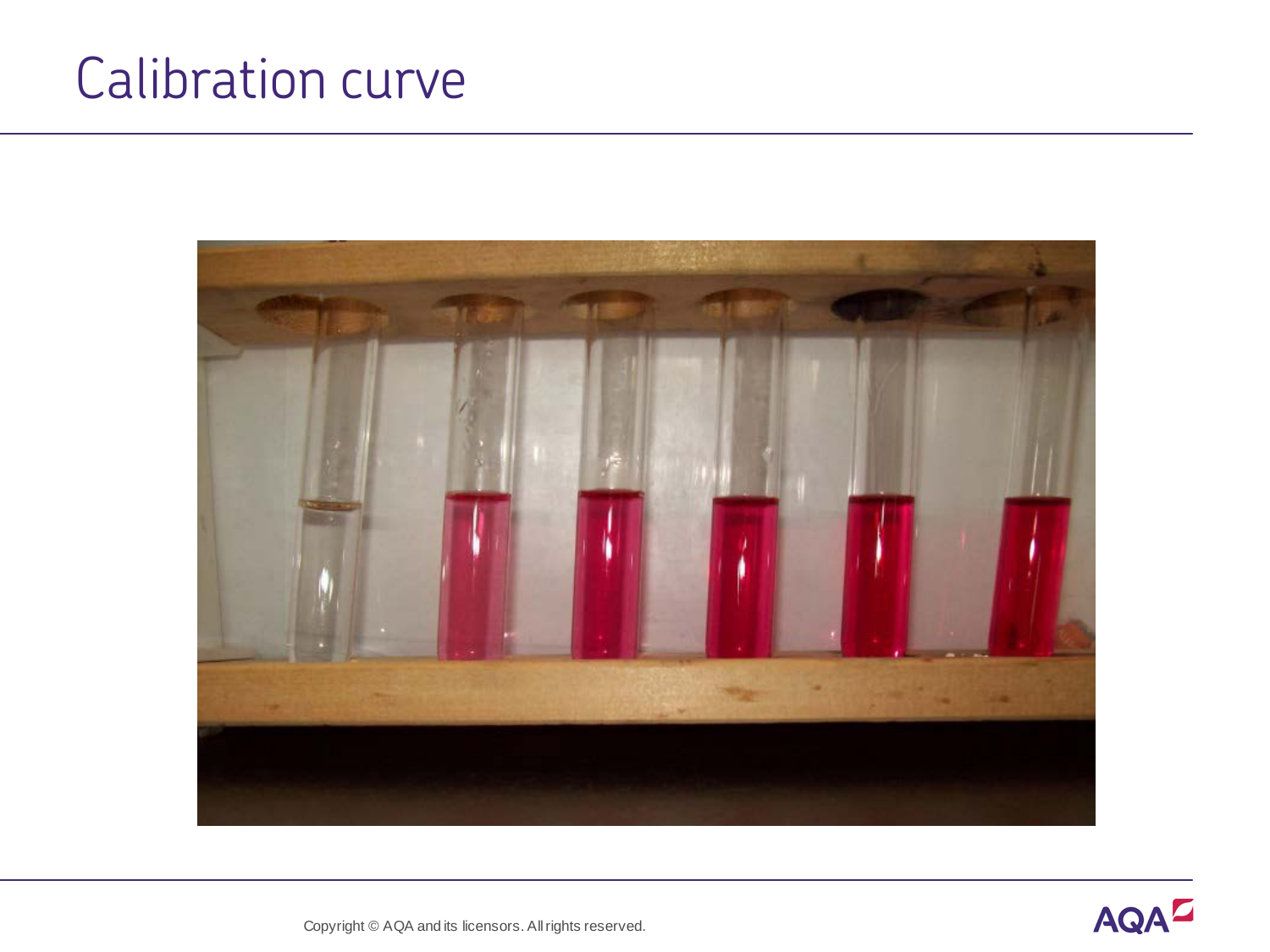The colour standards can be measured in a colorimeter (absorbance at 520nm) or used for comparison with the samples obtained in the investigation.